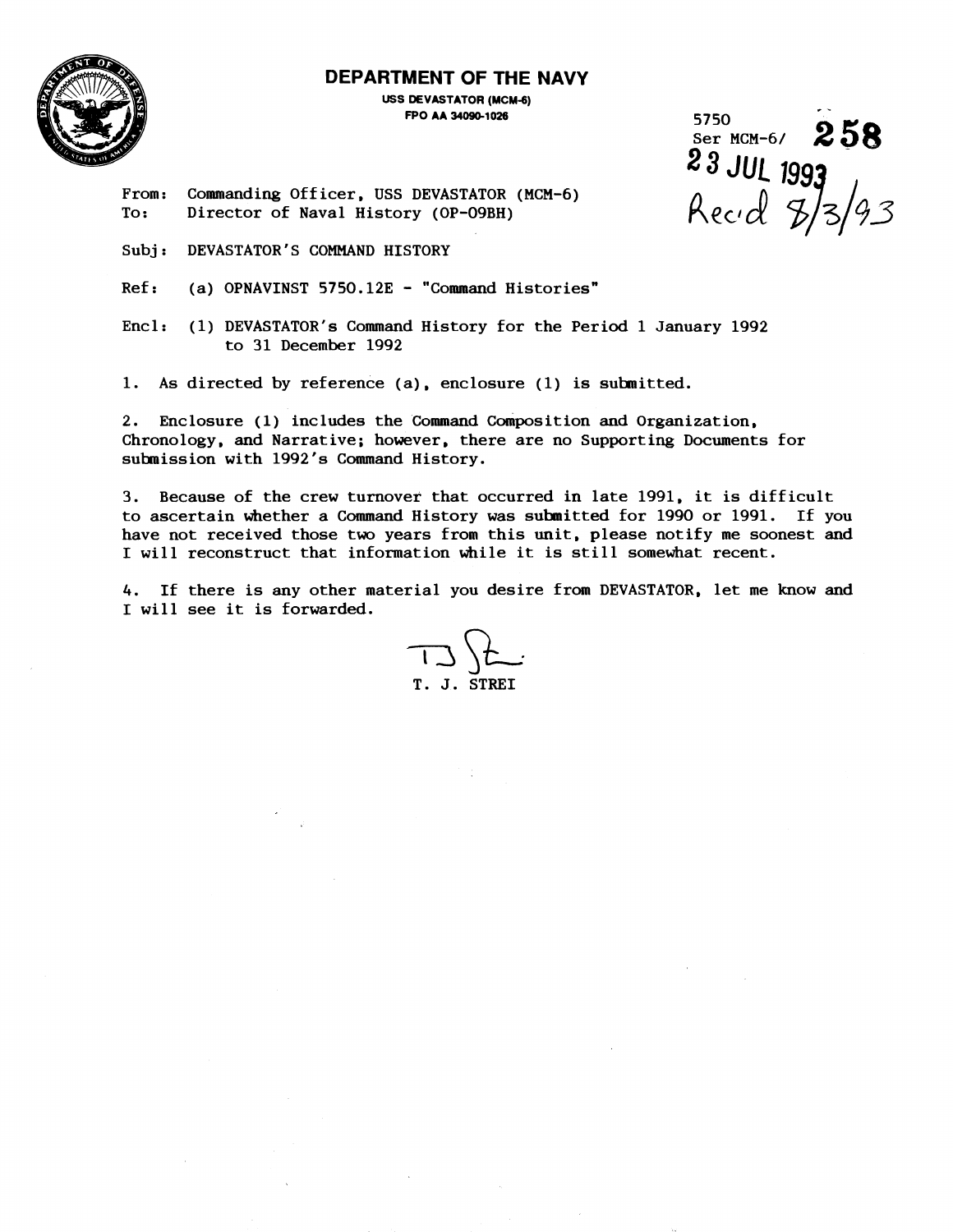#### USS DEVASTATOR (MCM-6) COMMAND COMPOSITION AND ORGANIZATION

The mission of USS DEVASTATOR is to locate, classify, and neutralize mines. This is accomplished using the AN/SQQ-30 Minehunting Sonar in conjunction with the AN/SLQ-48 Mine Neutralization System. DEVASTATOR also has influence and mechanical minesweeping capabilities to supplement its mission. This is accomplished using size "0" Oropesa mechanical sweep gear, size "3" Magnetic Cable, and the A Mk 4(V) and A Mk **6(B)** Acoustic Devices.

The USS DEVASTATOR reports directly to Commander, Mine Countermeasures Group Two (COMCMGRU TWO) in Ingleside, TX. The chain of command progresses to Commander, Mine Warfare Command (COMINEWARCOM) located in Charleston, SC and Commander in Chief, Atlantic Fleet (CINCLANTFLT) located in Norfolk, VA, ultimately terminating with the Chief of Naval Operations (CNO).

The Commanding Officer of USS DEVASTATOR is LCDR John P. Wallace who has been in command since 4 December **1991.** The homeport was shifted from Newport, RI to Ingleside, TX on **1** November 1992 where Mine Warfare will become centralized in the near future.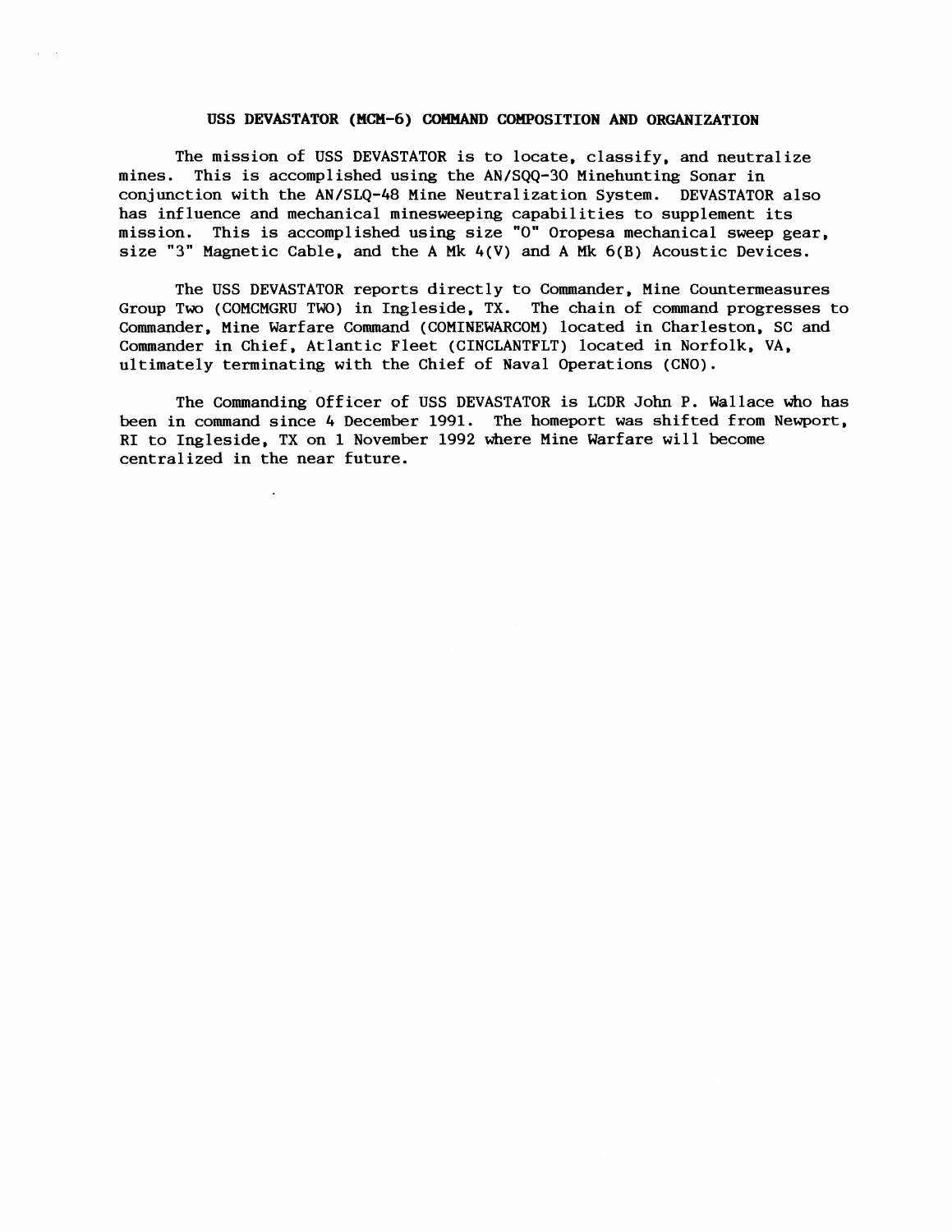# **USS DEVASTATOR (MCM-6) 1992 COMMAND HISTORY**

|               | 01 JAN - 05 JAN   | INPORT NEWPORT, RI                                                                                                                                                         |
|---------------|-------------------|----------------------------------------------------------------------------------------------------------------------------------------------------------------------------|
|               | 06 JAN - 17 APR   | RAV NEWPORT, RI<br>-COMMAND INSPECTION<br>-GAGE CAL RECERTIFICATION<br>-OPPE PREPS                                                                                         |
| <b>28 FEB</b> |                   | -FAST CRUISE<br>-SIMA NEWPORT, RI IMAV<br>-ISA ASSIST VISIT                                                                                                                |
| <b>20 MAR</b> |                   | -FAST CRUISE                                                                                                                                                               |
| <b>27 MAR</b> |                   | -FAST CRUISE                                                                                                                                                               |
| <b>09 APR</b> |                   | -DOCK TRIALS                                                                                                                                                               |
| <b>10 APR</b> |                   | -SEA TRIALS                                                                                                                                                                |
| 14 APR        |                   | -FAST CRUISE<br>-DOCK TRIALS<br>-DERAT CERTIFICATION                                                                                                                       |
| <b>15 APR</b> |                   | -SEA TRIALS                                                                                                                                                                |
|               | 18 APR - 19 APR   | INPORT NEWPORT, RI                                                                                                                                                         |
|               | $20$ APR - 23 APR | UNDERWAY NARRAGANSETT BAY OPAREA<br>-MINEHUNTING OPERATIONS<br>$-BECCES$<br>-SONAR OPERATIONAL TESTS<br>-CONDUCTED SEARCH FOR SUBMARINE ANCHOR<br>OFF OF LONG ISLAND SOUND |
| 24 APR        |                   | INPORT NEWPORT, RI                                                                                                                                                         |
|               | 25 APR - 26 APR   | <b>ENROUTE EARLE, NJ</b>                                                                                                                                                   |
|               | $27$ APR - 01 MAY | INPORT EARLE, NJ<br>-FIREFIGHTING TRAINING<br>-NAVSHIPYARD PHILA. DC PLATE<br><b>VERIFICATION</b>                                                                          |
| 02 MAY        |                   | ENROUTE LITTLE CREEK, VA                                                                                                                                                   |
|               | 03 MAY - 06 MAY   | INPORT LITTLE CREEK, VA<br>$-DMAT$<br>-SLQ-48 TRAINING                                                                                                                     |
| 07 MAY        |                   | UNDERWAY NORVA OPAREA<br>$-DMAT$                                                                                                                                           |

 $\bar{\star}$ 

 $\bar{\bar{z}}$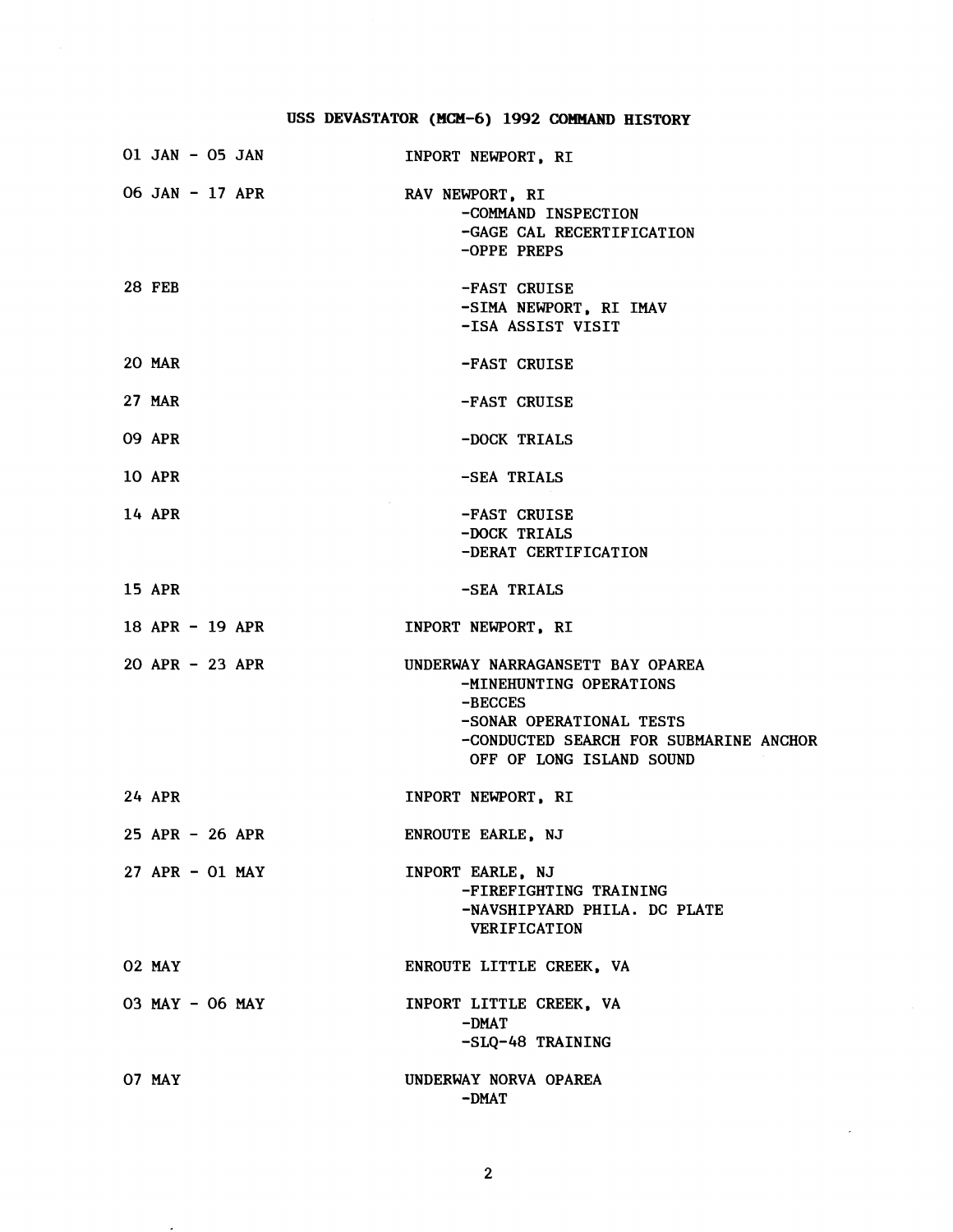# **USS DEVASTATOR 1992 COMMAND HISTORY (CONT.)**

 $\mathcal{A}$ 

| 08 MAY              | INPORT LITTLE CREEK, VA                                                               |
|---------------------|---------------------------------------------------------------------------------------|
| 09 MAY - 10 MAY     | ENROUTE CHARLESTON, SC                                                                |
| 11 MAY              | INPORT CHARLESTON, SC                                                                 |
| 12 MAY              | UNDERWAY CHARLESTON, SC OPAREA<br>-SQQ-30/SLQ-48 DEMONSTRATIONS<br>FOR CO EOD GROUP 2 |
| $13$ MAY - $15$ MAY | INPORT CHARLESTON, SC<br>-OPPE PREPS<br>$-ERAT$                                       |
| $16$ MAY - $17$ MAY | ENROUTE EAST FLORIDA COAST<br>-MINE NEUTRALIZATION VEHICLE OPERATIONS                 |
| 18 MAY - 19 MAY     | ENROUTE MAYPORT, FL                                                                   |
| 20 MAY              | BRIEF STOP FOR FUEL MAYPORT, FL                                                       |
| $21$ MAY - $26$ MAY | INPORT CHARLESTON, SC<br>-OPPE PREPS<br>$-ERAT$<br>-FAST CRUISE                       |
| $27$ MAY - $28$ MAY | ENROUTE LITTLE CREEK, VA<br>$-ERAT$                                                   |
| $29$ MAY - 02 JUN   | INPORT LITTLE CREEK, VA<br>-OPPE PREPS<br>-DMTT VISIT<br>-FAST CRUISE                 |
| 03 JUN              | ENROUTE ALEXANDRIA, VA                                                                |
| 04 JUN - 07 JUN     | WATER FRONT FESTIVAL, ALEXANDRIA, VA<br>-SHIPBOARD TOURS<br>-VIP VISITS               |
| <b>08 JUN</b>       | ENROUTE LITTLE CREEK, VA                                                              |
| 09 JUN - 10 JUN     | INPORT LITTLE CREEK, VA                                                               |
| 11 JUN              | UNDERWAY NORVA OPAREA<br>$-DMAT$                                                      |
| $12$ JUN - $14$ JUN | ENROUTE CHARLESTON, SC                                                                |
| $15$ JUN $-$ 17 JUN | INPORT CHARLESTON, SC<br>-OPPE PREPS                                                  |

 $\mathbf{3}$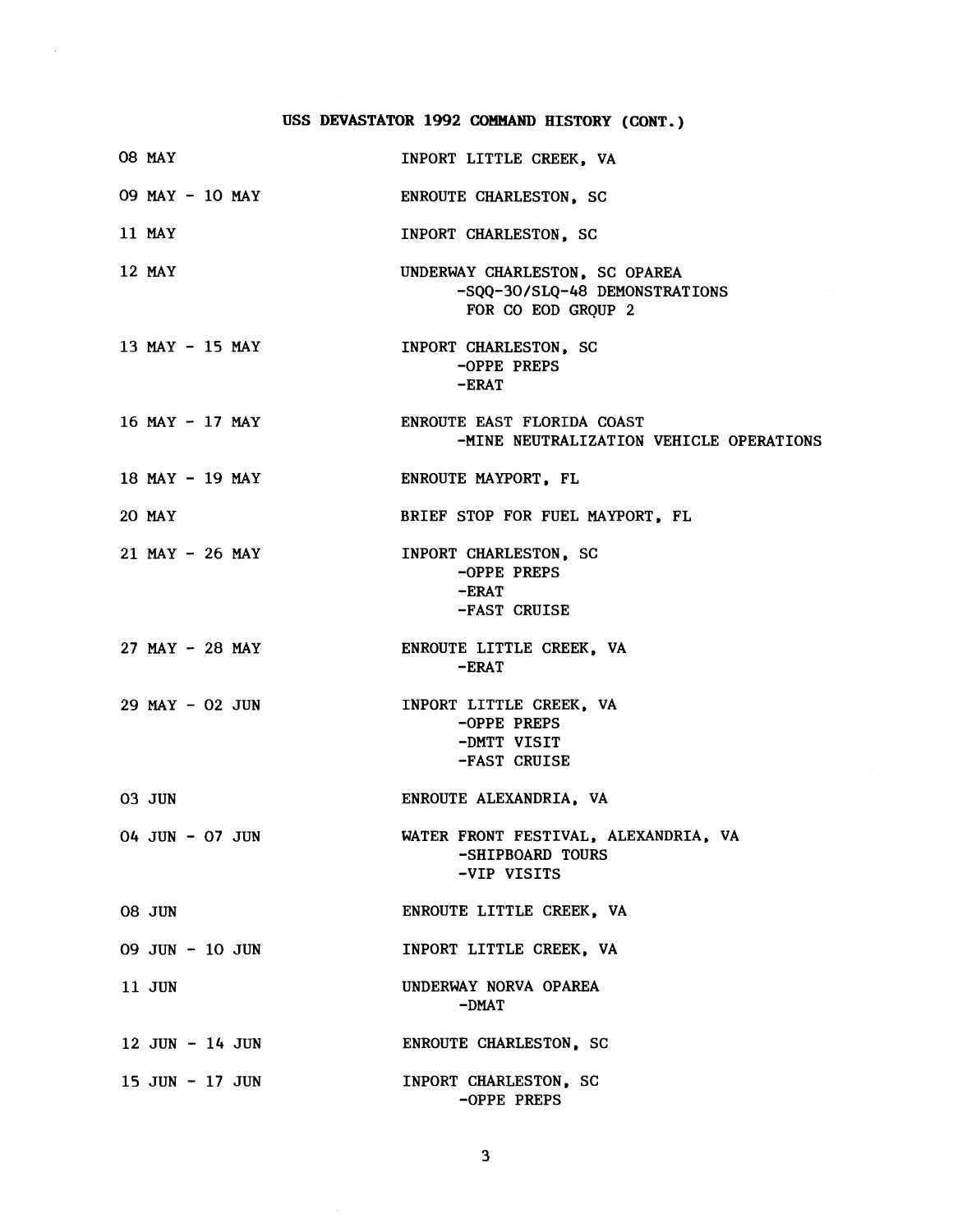## **USS DEVASTATOR 1992 COMMAND HISTORY (CONT.)**

 $\langle \cdot \rangle$ 

| 18 JUN - 19 JUN     |  | UNDERWAY CHARLESTON, SC OPAREA                                                                                     |
|---------------------|--|--------------------------------------------------------------------------------------------------------------------|
| 20 JUN - 22 JUN     |  | INPORT CHARLESTON, SC<br>-OPPE PREPS<br>-FAST CRUISE                                                               |
| $23$ JUN - $25$ JUN |  | INPORT/UNDERWAY CHAS., SC OPAREA<br>$-OPPE$                                                                        |
| 26 JUN - 27 JUN     |  | ENROUTE NEWPORT, RI<br>-ISA PREPS                                                                                  |
| 28 JUN - 05 JUL     |  | INPORT NEWPORT, RI<br>-INTEGRATED SUPPORT ASSESSMENT<br>-POST SHAKEDOWN AVAILABILITY PREPS                         |
| 06 JUL - 06 OCT     |  | POST SHAKEDOWN AVAILABILITY<br>(AMERICAN SHIPYARD, NEWPORT, RI)<br><b>DRYDOCKING</b><br>-DRYDOCKING WORK COMPLETED |
| 28 SEP              |  | -SEA TRIALS                                                                                                        |
| <b>30 SEP</b>       |  | -FAST CRUISE                                                                                                       |
| 06 OCT - 07 OCT     |  | ENROUTE LITTLE CREEK, VA                                                                                           |
| <b>08 OCT</b>       |  | INPORT LITTLE CREEK, VA                                                                                            |
| 09 OCT - 12 OCT     |  | <b>ENROUTE CHARLESTON, SC</b>                                                                                      |
| 13 OCT - 02 NOV     |  | INPORT CHARLESTON, SC<br>-ASSISTANT SECRETARY OF THE NAVY VISIT<br>-DEGAUSSING<br>-MCMGRU 2 SAFETY ASSIST VISIT    |
| $03$ NOV - 05 NOV   |  | ENROUTE KEY WEST. FL                                                                                               |
| 06 NOV - 08 NOV     |  | INPORT KEY WEST, FL                                                                                                |
| 09 NOV - 12 NOV     |  | ENROUTE NEW HOMEPORT: INGLESIDE, TX                                                                                |
| 13 NOV - 29 NOV     |  | INPORT INGLESIDE, TX<br>-HOMEPORT SHIFT STANDDOWN                                                                  |
| $30$ NOV - 04 DEC   |  | UNDERWAY INGLESIDE OPAREA<br>-MRCI PREPS                                                                           |
| 05 DEC - 06 DEC     |  | INPORT INGLESIDE, TX                                                                                               |
| $07$ DEC - 11 DEC   |  | UNDERWAY INGLESIDE OPAREA<br>-MRCI PREPS                                                                           |

 $\frac{1}{4}$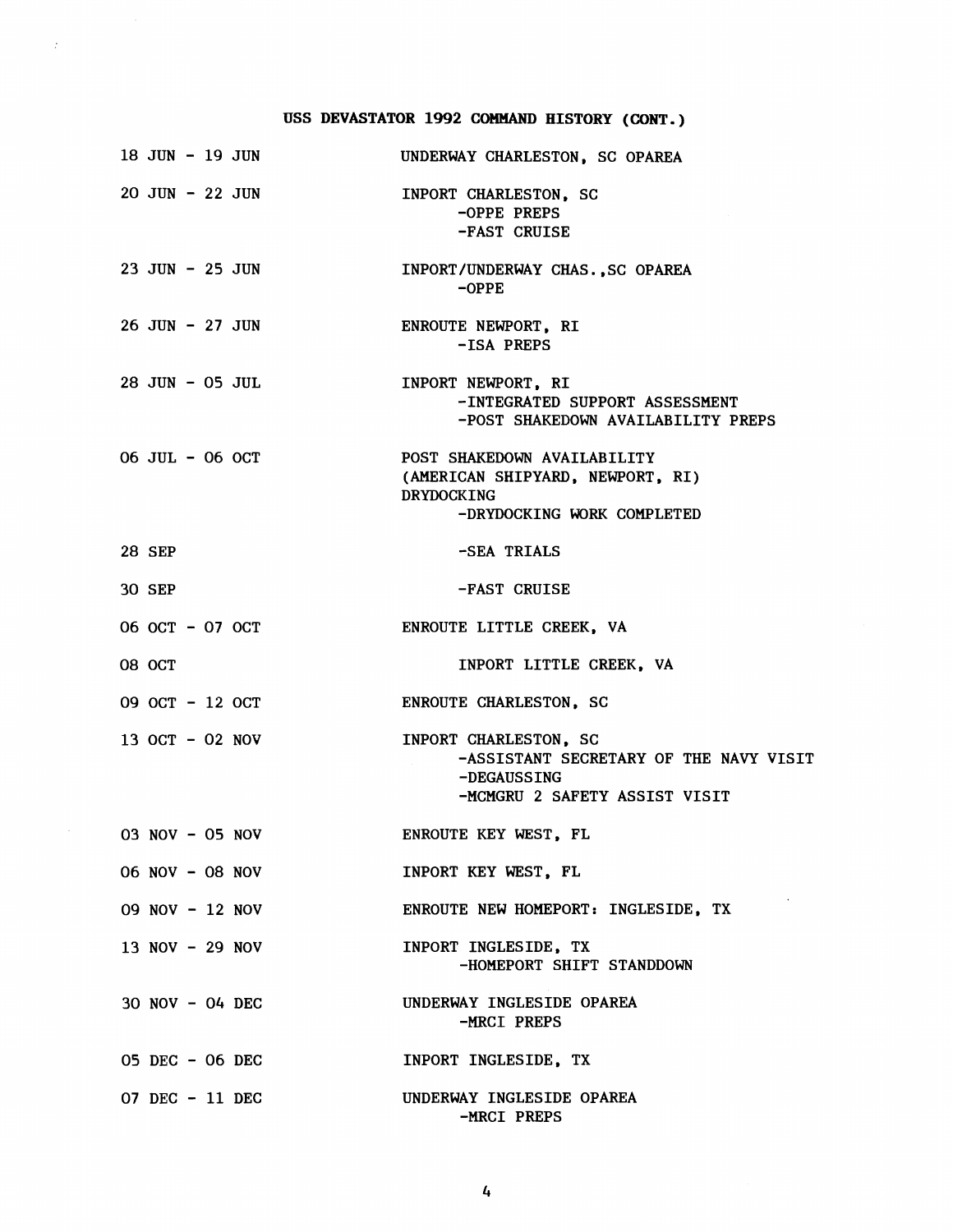### **USS DEVASTATOR 1992 COMMAND HISTORY (CONT.)**

**12 DEC** - **31 DEC** 

 $\overline{a}$ 

**INPORT INGLESIDE, TX -1MAV SIMA INGLESIDE, TX -DIESEL INSPECTION (PHASE 1) -HOLIDAY LEAVE AND UPKEEP** 

**ABBREVIATIONS** :

- **IMAV Intermediate Maintenance Availability**
- **ISA Integrated Support Assessment**
- **MRCI Mine Readiness Certification and Inspection**

**OPPE** - **Operational Propulsion Plant Examination**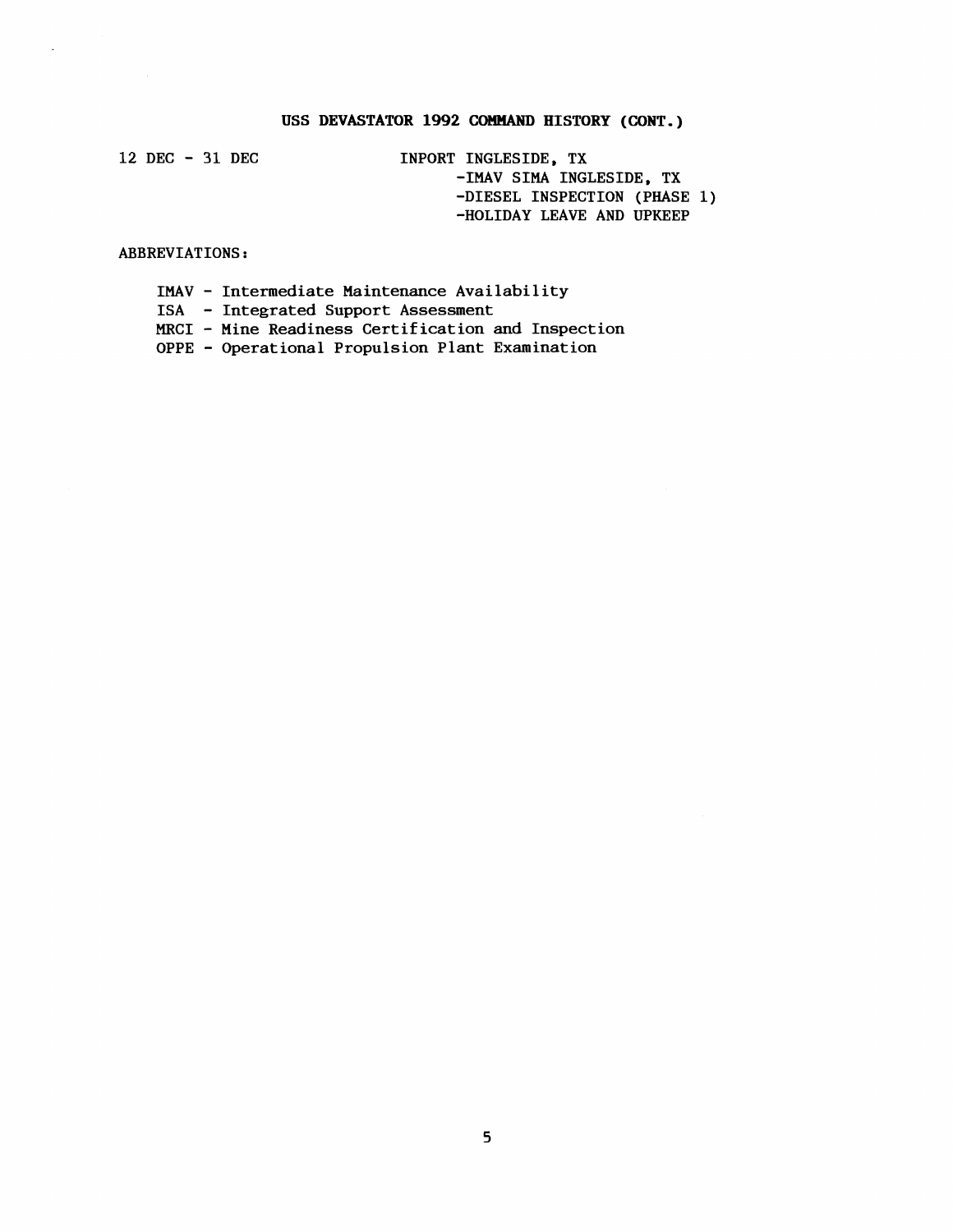#### USS DEVASTATOR (MCM-6) 1992 COMMAND HISTORY

USS DEVASTATOR began 1992 with a relatively new crew and Commanding Officer. Due to a crew change between the Persian Gulf deployed unit, USS GUARDIAN (MCM-5) and USS DEVASTATOR in October 1991, the old GUARDIAN crew which had spent six months in the Gulf now called MCM-6 home. On 4 December 1991, CDR George Smith was relieved by LCDR John Wallace. DEVASTATOR immediately started the new year with a Restricted Availability (RAV) in This availability lasted for approximately three months until early April. The engineering plant was improved during this period and Operational Propulsion Plant Examination (OPPE) preparations began.

Upon completion of the RAV, DEVASTATOR got underway in April to conduct minehunting operations and OPPE preps. The ship was tasked to conduct a search for a lost submarine anchor off the coast of Long Island which later had to be called off due to lack of adequate time. In late April, DEVASTATOR commenced a two month departure from homeport to concentrate on preparing for the upcoming OPPE. Firefighting training was completed and many assessment teams came onboard to assist in the engineering readiness of the ship during port visits to Earle, NJ and Little Creek, VA. DEVASTATOR continued travelling south to Charleston, SC where more engineering training teams assisted in OPPE preps.

In the midst of the "OPPE Cruise", DEVASTATOR was tasked to recover an exercise mine off the coast of Florida. This mission proved to be a valuable training exercise in mine hunting and Mine Neutralization Vehicle operations. Efforts to recover the exercise mine were hindered by heavy weather and equipment limitations. Mine Neutralization Vehicle operations were conducted at depths greater than 700 feet during the three missions that were flown on the contact.

Efforts became focused on OPPE preparations once again when DEVASTATOR returned to Charleston, SC and later Little Creek, VA. A port visit to Alexandria, VA was made as well to break up the demanding operational schedule. This port call proved to be a worthwhile trip due to the Water Front Festival and the large number of people who came to visit DEVASTATOR. Over 3500 people, including many dignitaries from the Washington D.C. area, visited sometime during that long weekend.

Finally during the last week in June, DEVASTATOR successfully passed OPPE, receiving an overall grade of "GOOD". The ship was well prepared and received excellent results in all areas to achieve a two year certification. Once the examination was over, DEVASTATOR headed back to Newport, RI to undergo an Integrated Support Assessment and prepare for the upcoming Post Shakedown Availability. Even though this was the first ship of its class to receive the Integrated Support Assessment, the preparation by the Officers and crew guaranteed its successful completion, receiving an overall grade of "Outstanding". On 06 July, USS DEVASTATOR was drydocked at American Shipyard to commence a three month availability. During this timeframe, plans to facilitate a homeport shift were made in anticipation of moving to Ingleside, TX .

6